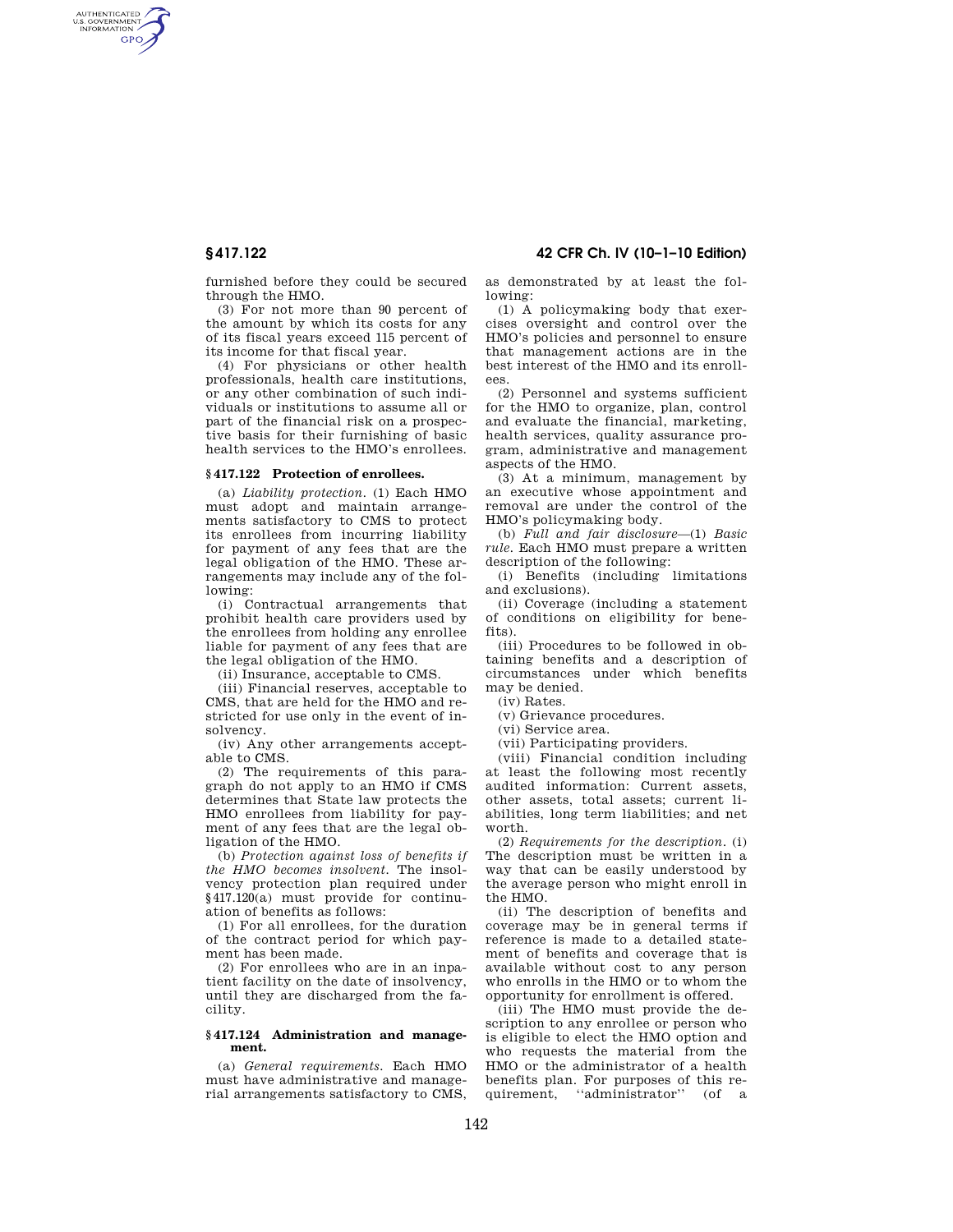# **Centers for Medicare & Medicaid Services, HHS § 417.124**

health benefits plan) has the meaning it is given in the Employment Retirement Income Security Act of 1974 (ERISA) at 29 U.S.C. 1002(16)(A).

(iv) If the HMO provides health services through individual practice associations (IPAs), the HMO must specify the number of member physicians by specialty, and a listing of the hospitals where HMO enrollees will receive basic and supplemental health services.

(v) If the HMO provides health services other than through IPAs, the HMO must specify, for each ambulatory care facility, the facility's address, days and hours of operation, and the number of physicians by specialty, and a listing of the hospitals where HMO enrollees will receive basic and supplemental health services.

(c) *Broadly representative enrollment.*  (1) Each HMO must offer enrollment to persons who are broadly representative of the various age, social, and income groups within its service area.

(2) If an HMO has a medically underserved population located in its service area, not more than 75 percent of its enrollees may be from the medically underserved population unless the area in which that population resides is a rural area.

(d) *Health status and enrollment.* (1) The HMO may not, on the basis of health status, health care needs, or age of the individual—

(i) Expel or refuse to reenroll any enrollee; or

(ii) Refuse to enroll individual members of a group.

(2) For purposes of this paragraph, a ''group'' is composed of individuals who enroll in the HMO under a contract or other arrangement that covers two or more subscribers. Examples of groups are employees who enroll under a contract between their employer and the HMO, or members of an organization that arranges coverage for its membership.

(3) Nothing in this subpart prohibits an HMO from requiring that, as a condition for continued eligibility for enrollment, enrolled dependent children, upon reaching a specified age, convert to individual enrollment, consistent with paragraph (e) of this section.

(e) *Conversion of enrollment.* (1) Each HMO must offer individual enrollment to the following:

(i) Each enrollee (and his or her enrolled dependents) leaving a group.

(ii) Each enrollee who would otherwise cease to be eligible for HMO enrollment because of his or her age, or the death or divorce of an enrollee.

(2) The individual enrollment offered must meet the conditions of subpart B of this part and this subpart C.

(3) The HMO is not required to offer individual enrollment except to the enrollees specified in this paragraph.

(4) The HMO must offer the enrollment on the same terms and conditions that it makes available to other nongroup enrollees.

(f) [Reserved]

(g) *Grievance procedures.* Each HMO must have and use meaningful procedures for hearing and resolving grievances between the HMO's enrollees and the HMO, including the HMO staff and medical groups and IPAs that furnish services. These procedures must ensure that:

(1) Grievances and complaints are transmitted in a timely manner to appropriate HMO decisionmaking levels that have authority to take corrective action; and

(2) Appropriate action is taken promptly, including a full investigation if necessary and notification of concerned parties as to the results of the HMO's investigation.

(h) *Certification of institutional providers.* Each HMO must ensure that its affiliated institutional providers meet one of the following conditions:

(1) In the case of hospitals, are either accredited by the Joint Commission on Accreditation of Health Care Organizations, or certified by Medicare.

 $(2)$  In the case of laboratories, are either CLIA-exempt, or have in effect a valid certificate of one of the following types, issued by CMS in accordance with section 353 of the PHS Act and part 493 of this chapter:

(i) Registration certificate.

(ii) Certificate.

(iii) Certificate of waiver.

(iv) Certificate of accreditation.

(3) In the case of other affiliated institutional providers, are certified for participation in Medicare and Medicaid